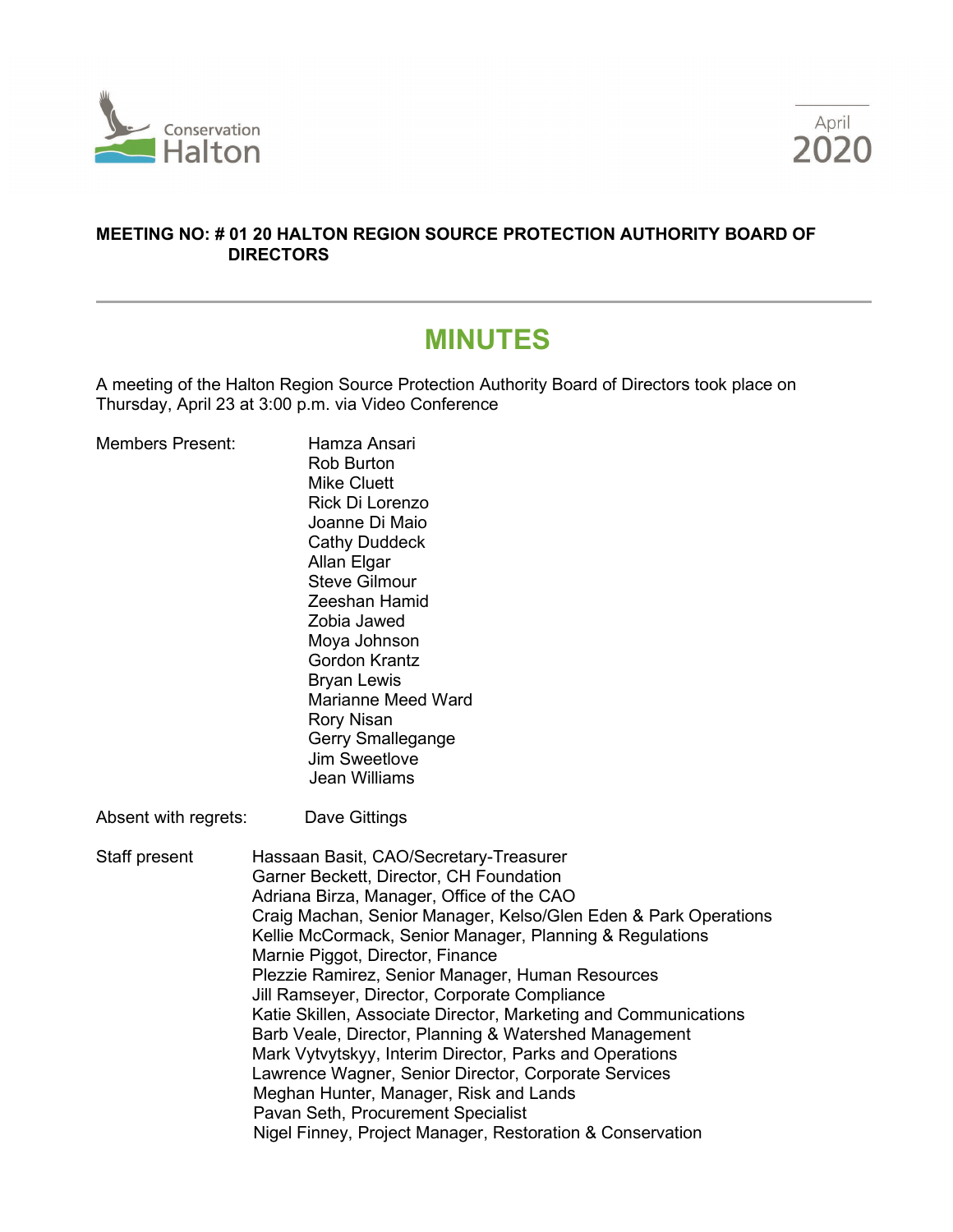



Chair Gerry Smallegange called the meeting to order at 3.07 p.m.

- **1. Roll Call**
- **2. Acceptance of Agenda as distributed**
- **HSPA 01 02** Moved by: Rob Burton Seconded by: Mike Cluett

THAT the Halton Region Source Protection Authority Board of Directors **accept the Agenda as printed.**

**Carried**

#### **3. Disclosure of Pecuniary Interest for Board of Directors**

There were **NONE.**

**4. Consent Items**

Approval of the Halton Region Source Protection Authority meeting minutes dated September 26, 2019

The consent items **were adopted**.

- **5. Action Items**
- **5.1 2019 Source Protection Authority Annual Progress Report**
- **HSPA 01 02** Moved by: Marianne Meed Ward Seconded by: Rory Nisan

THAT the Halton Region Source Protection Authority Board of Directors **receive for information the staff report dated April 23, 2020 outlining the progress made on the implementation of the Source Protection Plan for the Halton Region and Hamilton Region Source Protection Areas in 2019;**

And

THAT the Halton Region Source Protection Authority Board of Directors, together with the Hamilton Region Source Protection Authority, **endorse the submission of the 2019 Annual Progress Report on Implementation of the Source Protection Plan to the Ministry of the Environment, Conservation and Parks by May 1, 2019 in the format set out by the Province.**

*Carried*

**6. Other Business**